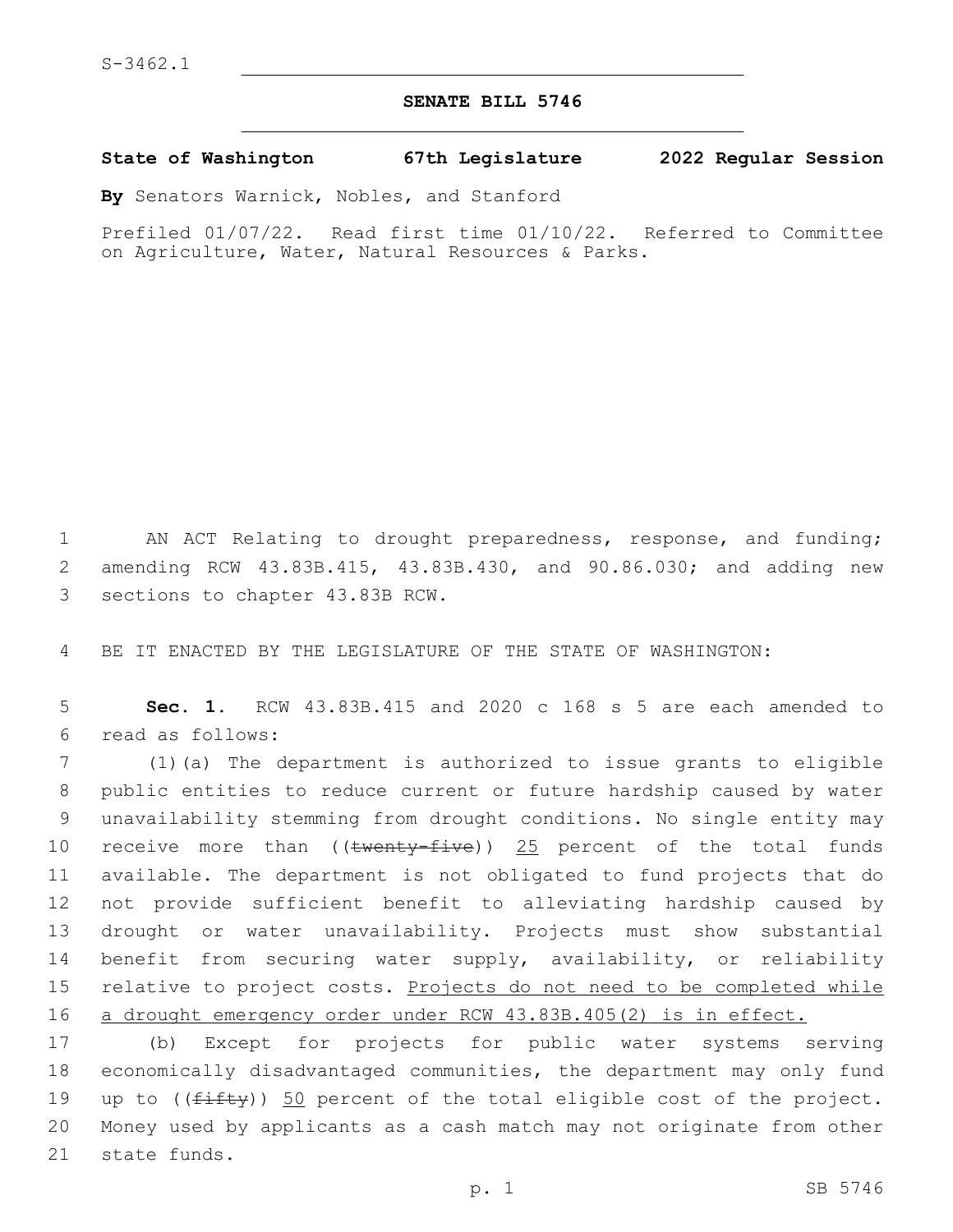(c) For the purposes of this chapter, eligible public entities 2 include only:

3 (i) Counties, cities, and towns;

(ii) Water and sewer districts formed under chapter 57.02 RCW;

(iii) Public utility districts formed under chapter 54.04 RCW;

(iv) Port districts formed under chapter 53.04 RCW;

(v) Conservation districts formed under chapter 89.08 RCW;

(vi) Irrigation districts formed under chapter 87.03 RCW;

 (vii) Watershed management partnerships formed under RCW 10 39.34.200; and

11 (viii) Federally recognized tribes.

 (2) Grants may be used to develop projects that enhance the ability of water users to effectively mitigate for the impacts of water unavailability arising from drought. Project applicants must demonstrate that the projects will increase their resiliency, preparedness, or ability to withstand drought conditions when they occur. Projects may include, but are not limited to:

18 (a) Creation of additional water storage;

(b) Implementation of source substitution projects;

 (c) Development of alternative, backup, or emergency water 21 supplies or interties;

 (d) Installation of infrastructure or creation of educational programs that improve water conservation and efficiency or promote 24 use of reclaimed water;

 (e) Development or update of local drought contingency plans if not already required by state rules adopted under chapter 246-290 27 WAC:

 (f) Mitigation of emergency withdrawals authorized under RCW 29 43.83B.410(1);

 (g) Projects designed to mitigate for the impacts of water supply 31 shortages on fish and wildlife; and

 (h) Emergency construction or modification of water recreational 33 facilities.

 (3) During a drought emergency order pursuant to RCW 43.83B.405(2), the department shall prioritize funding for projects designed to relieve the immediate hardship caused by water unavailability.37

 **Sec. 2.** RCW 43.83B.430 and 2020 c 168 s 6 are each amended to 39 read as follows: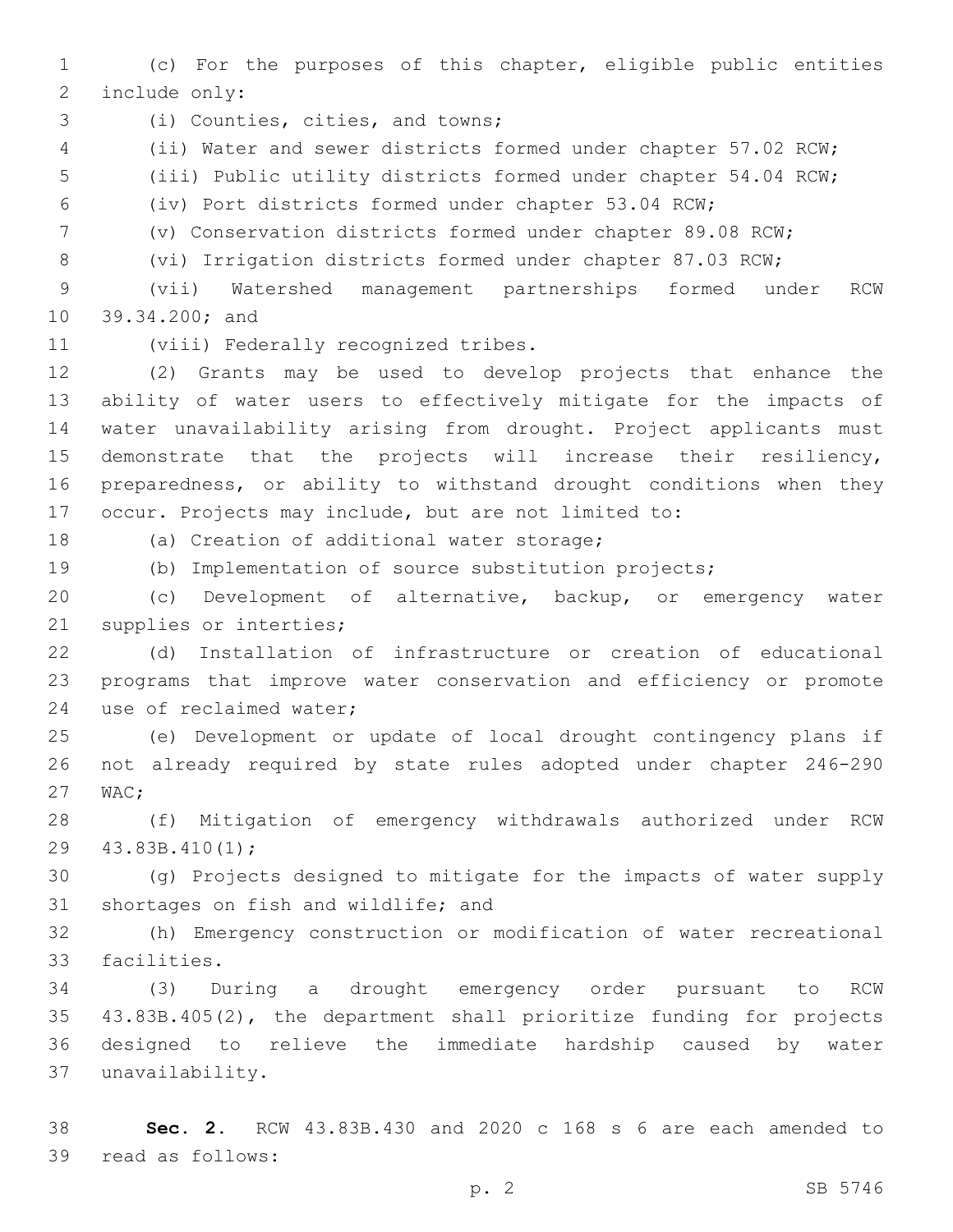1 The state drought preparedness ((and response)) account is created in the state treasury. All receipts from appropriated funds designated for the account and all cost recovery revenues collected 4 under RCW 43.83B.410(5) must be deposited into the account. At the beginning of each biennium the state treasurer shall transfer into the account from the general fund the sum of \$2,000,000. Expenditures from the account may be used for drought planning and preparedness 8 ((and response)) activities under this chapter, including grants issued under RCW 43.83B.415. Moneys in the account may be spent only 10 after appropriation.

 NEW SECTION. **Sec. 3.** A new section is added to chapter 43.83B 12 RCW to read as follows:

 Upon the issuance of an order of drought emergency under RCW 43.83B.405(2), the state treasurer shall transfer from the general fund to the emergency drought response account created in section 4 of this act such amounts as necessary to bring the balance of the account to \$3,000,000. The department shall, at a minimum, provide the director of financial management, legislative fiscal committees, and the joint legislative committee on water supply during drought, established under RCW 90.86.010, with a close-out cost summary following the expiration of the emergency drought order.

 NEW SECTION. **Sec. 4.** A new section is added to chapter 43.83B 23 RCW to read as follows:

 The emergency drought response account is created in the custody of the state treasurer. All receipts from funds received pursuant to section 3 of this act must be deposited into the account. The account may also receive those moneys as may be appropriated by the legislature for the purpose of funding emergency drought response actions. Expenditures from the account may be used only for the costs of implementing the powers set forth in RCW 43.83B.410 through 43.83B.420 to provide relief for the immediate hardship caused by water unavailability while a drought emergency order issued pursuant to RCW 43.83B.405(2) is in effect. Only the director of the department or the director's designee may authorize expenditures from the account. The account is subject to allotment procedures under chapter 43.88 RCW, but an appropriation is not required for 37 expenditures.